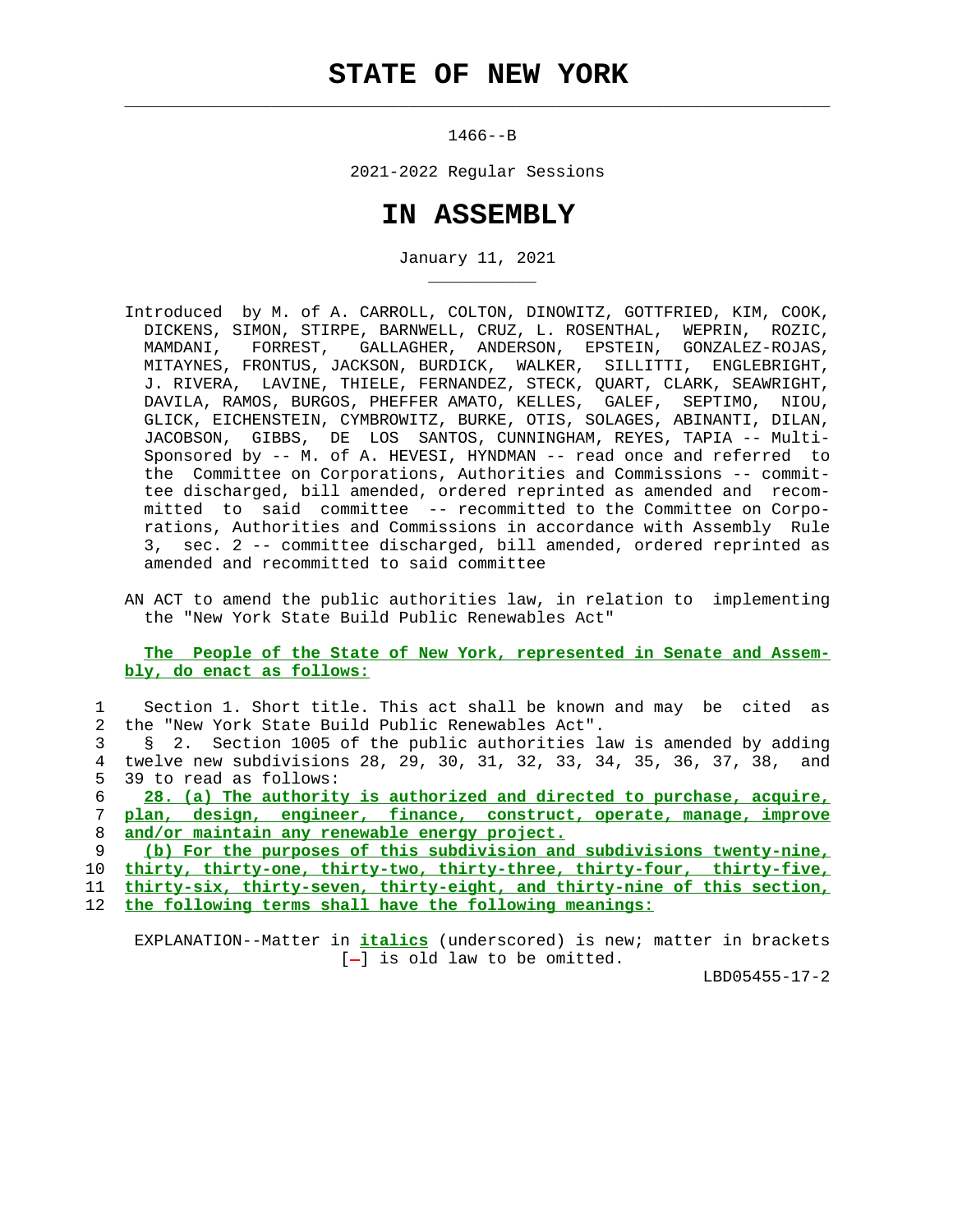**(i) "renewable energy" shall be defined as renewable electricity or thermal energy that does not emit greenhouse gases or other pollutants including, but not limited to, photovoltaics (solar), land-based and offshore wind, run-of-the-river and existing New York state hydroelec- tric, geothermal electric, tidal energy, wave energy, battery energy storage systems, pumped hydroelectric energy storage systems, and renew- able thermal energy technology such as solar thermal, air-source and ground-source heat pumps, renewable co-generation, district heating systems, systems designed to capture waste heat, or other heating or cooling technologies using renewable sources of energy that do not emit greenhouse gases or other pollutants; provided, however, that such term shall not include nuclear energy, carbon capture and storage technology, or any form of fossil fuels or combustion-based energy which relies upon building new fossil fuel infrastructure or extending the use of fossil fuel infrastructure including, but not limited to, gas, propane, and oil, or any form of combustion-based energy including, but not limited to any type of hydrogen fuel, including brown, grey, blue, or pink hydrogen, biofuel, biogas, biomass, or renewable natural gas. However, the authority shall be enabled to produce, use, and sell green hydrogen, defined as hydrogen produced through even electrolysis using only one hundred percent renewable energy, for energy storage in a fuel cell as well as hard-to-electrify industrial processes and heavy-duty transport, such as shipping, aviation, and long-distance trucking. However, this green hydrogen shall not be used or sold for the purpose of being combusted, whether in a fossil fuel plant or any other power plant to generate electricity, nor shall it be sold or used for the purpose of heating buildings, cooking, or hot water, as building electrification is a safer, more feasible, and more cost-effective approach to building decarbonization. (ii) "renewable energy project" shall be defined as all infrastructure which generates, stores, distributes or transmits renewable energy or thermal energy as defined in subparagraph (i) of this paragraph, and includes the construction, installation and/or operation of ancillary facilities or equipment done in connection with any such renewable ener- gy generating projects, including, but not limited to, electric vehicle charging infrastructure and renewable offshore wind vessels. 29. (a) The authority shall have the right of first offer and first refusal to and shall coordinate with the department of state's office of renewable energy siting (ORES) to purchase, acquire, plan, design, engi- neer, finance, construct, operate, manage, improve and/or maintain renewable energy projects over twenty-five megawatts and to own and sell any power or energy created by such renewable energy project. The authority shall have sixty days to commit to a project. The authority shall also have the right of first offer and first refusal to purchase planned, future, and existing renewable energy projects. (b) Where a renewable energy site appropriate for New York state falls into federal jurisdiction, the authority shall participate in lease auctions in an attempt to obtain ownership of that area. 30. Notwithstanding any other provision of law, to, on or after Janu** ary first, two thousand twenty-five, only generate and transmit renewa-**ble energy and the authority shall only purchase, acquire, plan, design, engineer, finance, construct, operate, manage, improve and/or maintain generation and transmission facilities for the purpose of generating, storing, distributing and transmitting renewable energy. The authority shall phase out its use of existing non-renewable generation as quickly as possible but no later than December thirtieth, two thousand twenty-**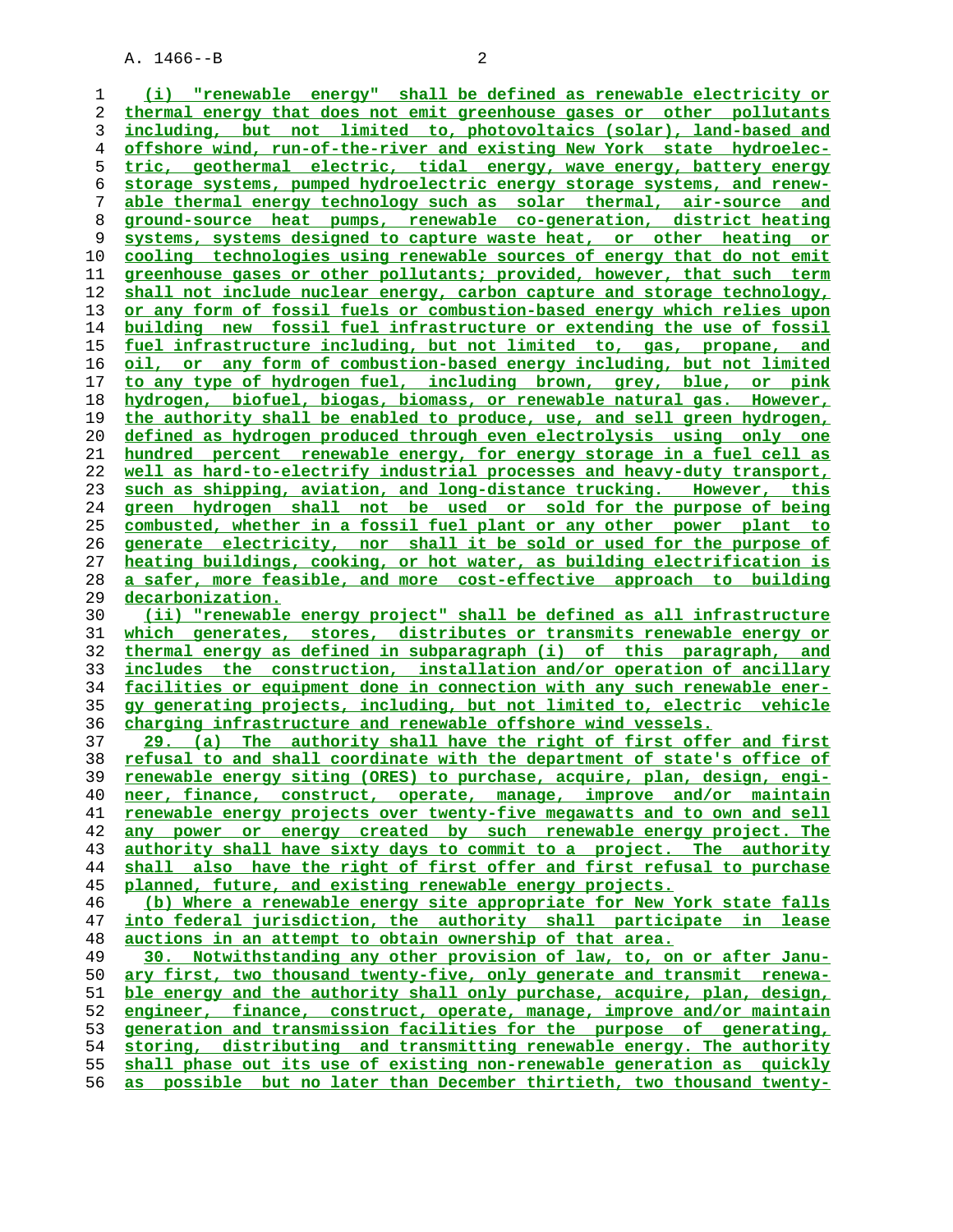A. 1466--B 3

**five, as it scales up renewable energy generation to meet one hundred percent of all state and municipal energy needs and the energy needs of all public and private buildings and properties powered by the authority with renewable energy by two thousand twenty-six, and it shall not purchase, plan, finance, or construct any new generation project or energy infrastructure which is not a renewable energy project or part of a renewable energy project. The authority shall prioritize funding, building, and owning renewable energy projects which: (a) actively bene- fit disadvantaged communities as defined by the climate justice working group; (b) minimize harm to wildlife, ecosystems, public health, and public safety; (c) do not violate Indigenous rights or sovereignty; and (d) which are the most cost-effective to the state according to the best available cost modeling research. The types of renewable energy projects the authority builds shall be determined and prioritized in consultation with community groups, New York state energy research and development authority's regional clean energy hubs, and environmental and energy experts. The authority shall also convert all state and municipal prop- erties and authority powered privately owned buildings to receive heat- ing and cooling from renewable energy sources by two thousand thirty. 31. (a) Within two years of the effective date of this subdivision, the authority shall make public a ten-year climate and resiliency plan. Such climate and resiliency plan shall be designed to minimize the costs to ratepayers while balancing the interests of employees, grid reliabil- ity and resiliency, disadvantaged communities as defined by the climate justice working group and the environment. Such plan shall be developed in consultation with the New York state independent system operator, the New York state energy research and development authority, and experts, environmental justice communities, ratepayers and community organizations via the New York state energy research and development authority's regional clean energy hubs. Such resiliency plan shall outline the renewable projects the authority plans to build, how the authority plans to phase out non-renewable assets and how the authority plans to comply with the climate leadership and community protection act and the renewable energy targets outlined in this subdivision and subdi- visions twenty-nine, thirty and thirty-two of this section. The authori- ty shall also outline a plan to improve energy resiliency and if neces- sary to meet the authority's renewable energy targets, shall coordinate with the New York state independent system operator to re-adjust the locational capacity requirements for each region in the state. Addi- tionally, within two years of the effective date of this subdivision, the authority shall make public a democratization plan, with a mandate to implement the plan within two years of its completion. Such plan shall be created in partnership with, and codesigned with, a statewide alliance of community organizations with at least five years' history of working on energy democracy and implementation issues, providing funding for this alliance as necessary for their participation in the completion of the plan. Such plan shall ensure that the scale up of renewable build out across the state occurs in line with the principles of energy democ- racy and transparency.**<br>50 **(b) (i) The authority (b) (i) The authority shall hold as many public hearings as is needed to accommodate all who sign up to speak related to such climate and resiliency plan annually, and may update such plan annually as needed. The hearing shall be publicized in various forms of media, including but not limited to the authority's website, local newspapers and social media platforms, and shall also be accessible via livestream. In**

**advance of such hearing, the authority shall conspicuously post written**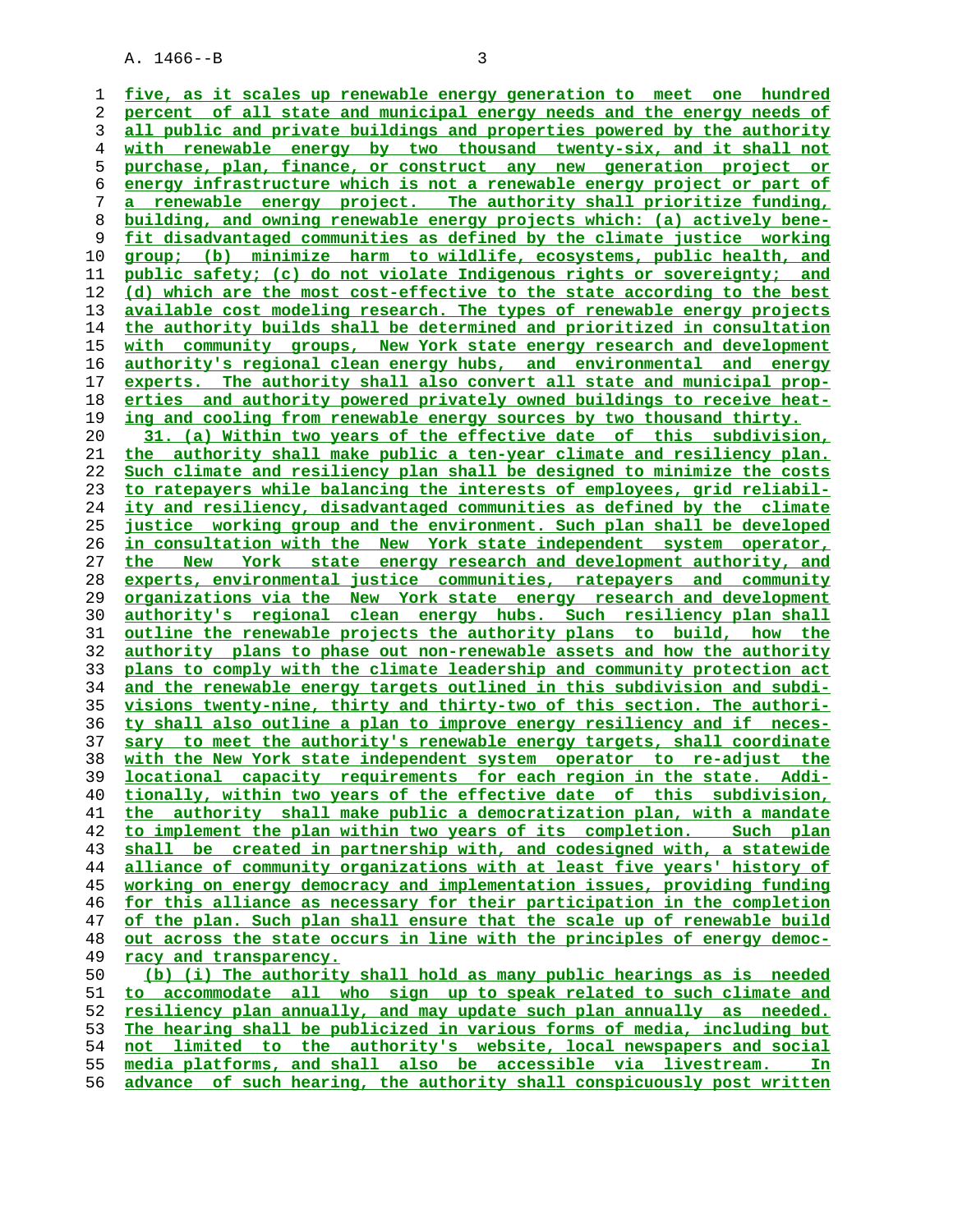**notice of such hearing in all authority facilities and New York state energy research and development authority New York state energy research and development authority's regional clean energy hubs on a sign posted at each facility entrance and exit used by employees, and shall provide at least two weeks advance notice of such hearing to authority customers by directly communicating such notice to customer phone, email and mail- ing lists. Hearings shall be permitted between 12:00 PM to 3:00 PM and 6:00 PM to 9:00 PM, and the authority shall provide all speakers with the option to sign up to speak within those three hour windows such that no speaker shall wait longer than three hours to speak. All speakers who sign up shall publicly disclose whether they are being paid to speak at the hearing, and if so, who they are being paid by. In addition to oral testimony, written testimony from the public for such hearings shall be accepted by the authority no less than two weeks after each hearing. Each speaker shall have at least three minutes to speak, and a remote option shall be provided for submitting comments via video conference, phone, including short message services (SMS) text messages and/or writ- ten comment, which shall be read aloud. Provisions for childcare, trans- lation services, American sign language interpretation, closed caption- ing, and access to accommodations provided by the Americans with Disabilities Act shall be provided upon request. (ii) The authority shall maintain an online suggestion board where the public may submit recommendations to be voted on by other members of the public. The top five suggestions shall be discussed publicly and shall be voted on by the authority's board at the annual public hearing. Other suggestions may be taken into consideration at the board's discretion. All data, meeting minutes, recordings and documents that do not include personal customer information, including but not limited to depreciation schedules, annual financial statements of itemized spending, environ- mental impact statements, cost-benefit analyses, climate and resiliency plans, renewable energy project plans, and annual reports on operations, customer service, reliability, resiliency and sustainability, shall be made available on the authority's website, or otherwise made accessible by the authority upon request. All such records shall be maintained as business records for a minimum of ten years. The state comptroller shall audit the authority at least once every two years until two thou- sand thirty to ascertain whether the authority is in compliance with the renewable energy targets outlined in this subdivision and subdivisions twenty-nine, thirty, thirty-two and thirty-three of this section and whether the authority's spending and operations are efficient. The most recent comptroller audits shall also be made available on the authori- ty's website, or otherwise made accessible by the authority upon request. (c) (i) The authority shall conduct an energy efficiency and energy audit program to identify public and private buildings most in need of retrofits and efficiency measures. The authority shall hire authority employees or contractors to perform energy audits, retrofits and other efficiency programs for these buildings, such as incentives for energy efficient appliances and induction stoves, as needed, to meet the**

**climate goals outlined in the climate leadership and community protection act. The authority shall prioritize public buildings and low-income customers and tenants to receive the benefits of these effi- ciency programs and retrofits. If the buildings selected for this**

**program need mold remediation measures or lead abatement measures to be**

**carried out before energy efficiency measures can be safely implemented,**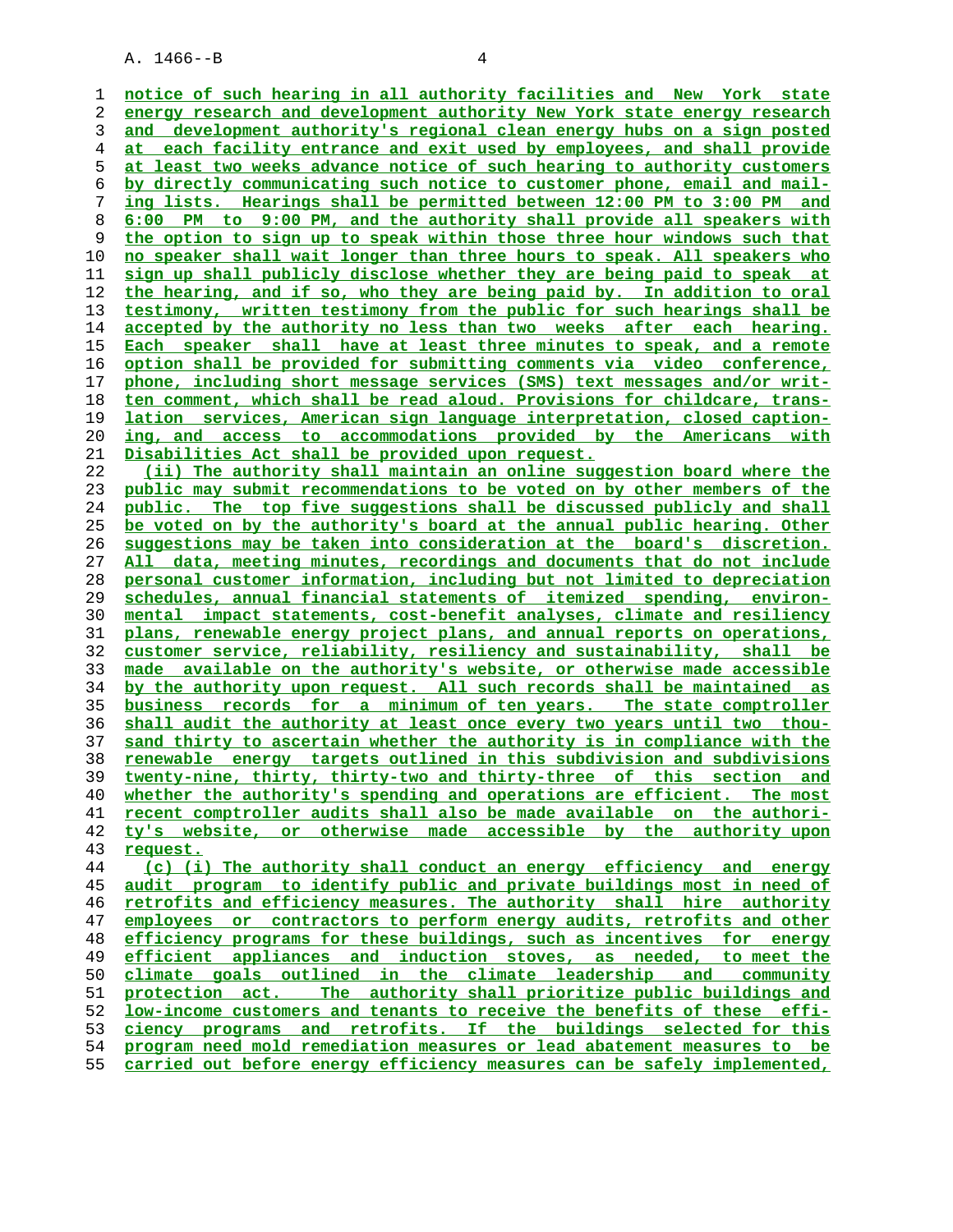A. 1466--B 5

| ı        | the authority shall also hire employees or contractors to perform lead                                                                             |
|----------|----------------------------------------------------------------------------------------------------------------------------------------------------|
| 2        | abatement measures and/or mold remediation measures for these buildings.                                                                           |
| 3        | (ii) The authority or the New York state energy research and develop-                                                                              |
| 4        | ment authority shall annually post and maintain for at least one year on                                                                           |
| 5        | their website, a report evaluating the energy efficiency program,                                                                                  |
| 6        | including, but not limited to, the number of customers served by the                                                                               |
| 7        | efficiency program, the customer demographics, the number of retrofits                                                                             |
| 8        | and energy audits performed, the number of jobs created and employee                                                                               |
| 9        | demographics, and the amount of energy and dollars saved as a result of                                                                            |
| 10       | the program.                                                                                                                                       |
| 11       | The authority shall also submit an annual report to the governor and                                                                               |
| 12       | to the legislature which shall be made available to the public and shall                                                                           |
| 13       | be subject to open hearings in the legislature. Such report shall                                                                                  |
| 14       | include the:                                                                                                                                       |
| 15       | (A) Ten year climate and resiliency plan described in paragraph (a) of                                                                             |
| 16       | this subdivision;                                                                                                                                  |
| 17       | (B) Amount of energy produced by each facility;                                                                                                    |
| 18       | (C) Energy transferred between facilities within the authority;                                                                                    |
| 19       | (D) Energy transferred outside of the authority for sale;                                                                                          |
| 20       | (E) Kilowatt-hour sales by project and by customer;                                                                                                |
| 21       | (F) Revenues and costs for each project facility;                                                                                                  |
| 22       | (G) Accumulated provision for depreciation of each project facility;                                                                               |
| 23       | (H) Financial and operating information of the energy efficiency                                                                                   |
| 24       | program; and                                                                                                                                       |
| 25       | (I) Enrollment in and effectiveness of renewable energy auto-enroll-                                                                               |
| 26       | ment, retrofit, and energy efficient appliance programs.                                                                                           |
| 27       | 32. Notwithstanding any other provision of law, including existing                                                                                 |
| 28       | electric vehicle charging stations and opt out provisions of CCAs, to be                                                                           |
| 29       | the sole provider of electricity and power to all state and municipal                                                                              |
| 30       |                                                                                                                                                    |
| 31       | owned, leased, controlled, or operated properties that use electricity,<br>including but not limited to all buildings and transportation-related   |
|          |                                                                                                                                                    |
| 32<br>33 | properties such as trains, subways and subway stations, vessels, elec-                                                                             |
|          | trified buses and vehicles, and public or private electric vehicle                                                                                 |
| 34       | charging stations.                                                                                                                                 |
| 35       | 33. (a) To sell or provide renewable energy to end-use customers and                                                                               |
| 36       | CCA communities using the transmission or distribution system of any                                                                               |
| 37       | utility with consolidated billing. Any excess renewable energy produced                                                                            |
| 38       | by the authority and not used or stored by state or municipal owned or                                                                             |
| 39       | leased properties shall be sold directly to end-use customers or CCA's,                                                                            |
| 40       | wholesale, using utility's transmission or distribution systems. The                                                                               |
| 41       | authority shall sell this energy, in order of lowest cost to highest                                                                               |
| 42       | cost, with the exception of current and future ReCharge NY recipients,                                                                             |
| 43       | to low-to-moderate income households or households that have an energy                                                                             |
| 44       | burden greater than four percent of their annual income first; followed                                                                            |
| 45       | by state or municipal owned or leased properties; followed by customers                                                                            |
| 46<br>47 | who have installed electric heat pumps; followed by other residential<br>customers; followed by other commercial and industrial customers. This    |
|          | subdivision shall not interfere with the authority's existing ReCharge                                                                             |
| 48<br>49 |                                                                                                                                                    |
| 50       | program. For the purposes of this paragraph, the term "low-to-moderate<br>income households" shall mean households with annual incomes at or below |
| 51       | eighty percent of the area median income of the county or metro area                                                                               |
| 52       | where they reside.                                                                                                                                 |
| 53       | (b) There shall be no electricity rate increase for the first three                                                                                |
| 54       | years following the effective date of this subdivision. After the first                                                                            |
| 55       | three years following the effective date of this subdivision, a progres-                                                                           |
|          |                                                                                                                                                    |

**sive rate structure based on income and level of energy shall be devel-**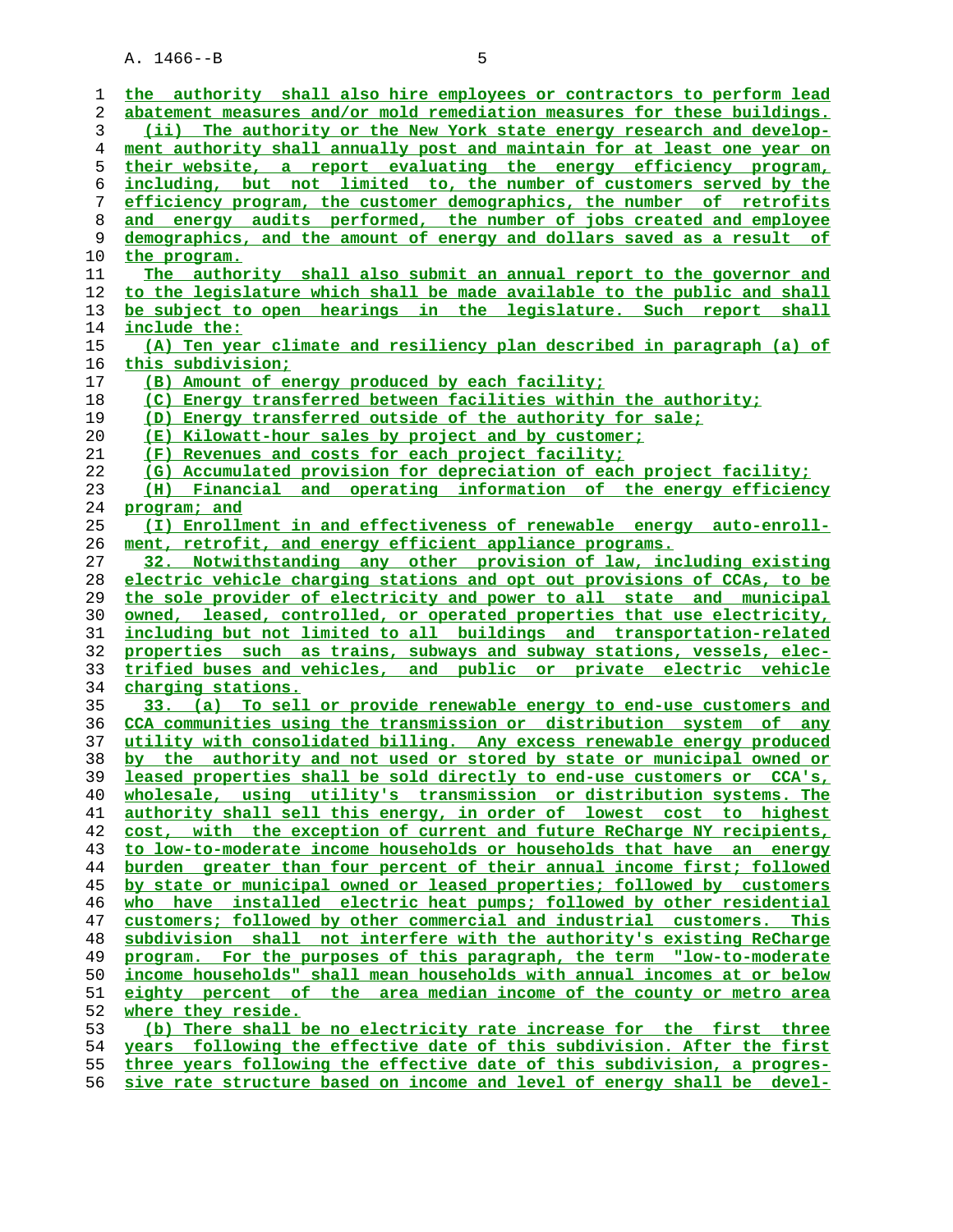| 1              | oped in consultation with the authority and communities via the New York    |
|----------------|-----------------------------------------------------------------------------|
| 2              | state energy research and development authority's regional clean energy     |
| 3              | hubs.                                                                       |
| $\overline{4}$ | (c)<br>The authority shall discourage the shut off of any residential       |
| 5              | customer's energy for non-payment and shall discourage the charge of        |
| 6              | punitive late fees by collaborating with distribution companies. The        |
| 7              | authority shall work with the low income home energy assistance program     |
| 8              | to assist low-income customers with payment plans and to develop an         |
| 9              | emergency fund to cover instances of non-payment. Notwithstanding any       |
| 10             | other provision to the contrary, the authority may impose penalties for     |
| 11             | large energy users and may incentivize energy conservation with rebates     |
| 12             | and discounts on energy efficient products, to be determined by the         |
| 13             | authority's board in consultation with the New York state energy            |
| 14             | research and development authority.                                         |
| 15             | (d) The authority is authorized to sell up to thirty percent of the         |
| 16             | electricity that it provides to residential and commercial customers to     |
| 17             | customers of the long island power authority, established under title       |
| 18             | one-A of this article, and the long island power authority is authorized    |
| 19             | to purchase this power.                                                     |
| 20             | 34. All new renewable projects designed, built, owned and operated by       |
| 21             | the authority and energy efficiency programs designed, built, owned and     |
| 22             | operated by the authority shall pay a prevailing wage and shall be          |
| 23             | subject to project labor agreements. These prevailing wage and project      |
| 24             | labor agreement provisions shall apply both to the authority's employees    |
| 25             | and to contractors hired for the construction and operation of these        |
| 26             | projects. There shall be no emergency strike funds, nor shall there be      |
| 27             | ratepayer funded management contract negotiation funds; the authority       |
| 28             | and its contractors and subcontractors shall at a minimum remain neutral    |
| 29             | to unionization efforts. Furthermore, the authority shall contribute to     |
| 30             | a just transition fund, which shall make funding available for workers      |
| 31             | who lose jobs as a result of these measures, provided that this funding     |
| 32             | is used for retraining for other roles or used to contribute to the         |
| 33             | retirement of these workers. This fund and a just transition plan for       |
| 34             | any fossil fuel, nuclear, energy service company, or other employees who    |
| 35             | lose their jobs as a result of this bill or as a result of the transi-      |
| 36             | tion to renewables, shall be developed by the authority in consultation     |
| 37             | with labor unions and impacted employees.                                   |
| 38             | 35. (a) The authority shall partner with both the office of renewable       |
| 39             | siting and the New York state energy research and development<br>energy     |
| 40             | authority's regional clean energy hubs to determine siting of large         |
| 41             | scale renewable and distributed renewable projects, prioritizing:           |
| 42             | (i) the preferences of, land rights of, and benefits to indigenous          |
| 43             | nations;                                                                    |
| 44             | (ii) preferences of and benefits to disadvantaged communities; and          |
| 45             | (iii) overall cost optimization of distributed generation resources         |
| 46             | for the state overall as demonstrated by the most recent and detailed       |
| 47             | available energy modeling.                                                  |
| 48             | 36. The authority shall, when feasible, prioritize projects that make       |
| 49             | good faith effort to source materials manufactured within the state,<br>a - |
| 50             | including, but not limited to, solar panels and batteries.                  |
| 51             | 37. The authority shall work with existing workforce development            |
| 52             | programs, union apprenticeship programs, and regional community energy      |
| 53             | hubs to publish a report on the ways that the construction of renewable     |
| 54             | projects can best support the development of skilled, well paid local       |
| 55             | workforces in the renewable energy sector, and shall provide financial      |
| 56             | support for pre-apprenticeship programs through local community based       |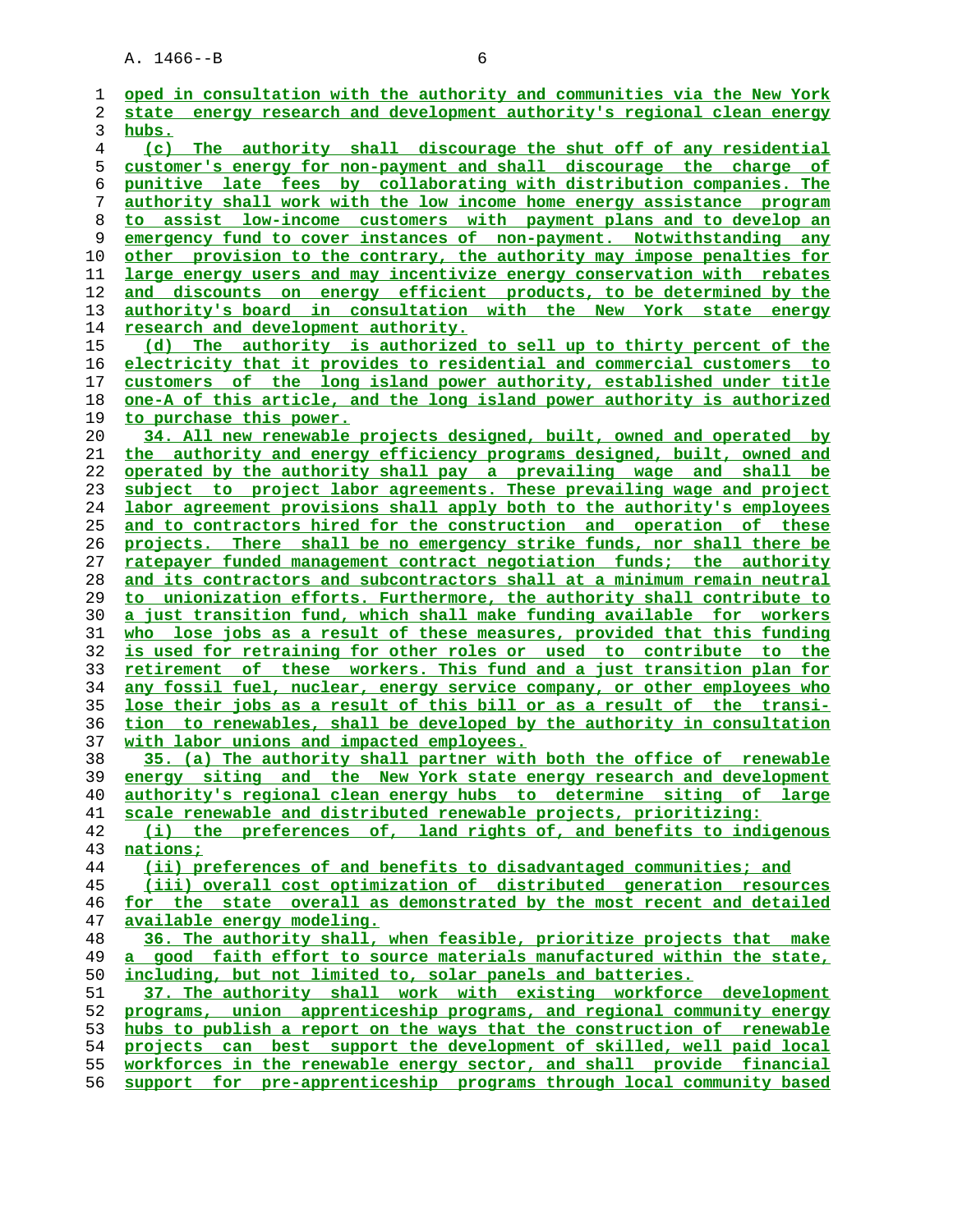A. 1466--B 7

**organizations that work with disadvantaged communities where this support is found to be necessary to the effective development of this workforce according to the report. 38. The authority shall support the bundling of distributed renewable energy projects wherever possible to exceed the five megawatt project threshold that ensures prevailing wage under current law. 39. For energy projects that the authority builds on properties of the New York city housing authority, including heat pump installations, retrofits, weatherization measures, and lead, mold, and asbestos remedi- ation, both the authority and its contractors shall prioritize hiring residents of these properties, provided that residents meet consider- ations of availability, skill level and training, and that residents want those jobs. If they do, the authority must connect those residents with training or union apprenticeship opportunities that would prepare them for long-term careers in those industries. No provisions of this subdivision shall alter the status of any Section 9 housing. The author- ity shall consult the residents or occupants of all public buildings where the authority is building projects to assess their needs and mini- mize disruption, nuisance, public health risks, and displacement during any remediation, retrofit, weatherization, heat pump installations, or other construction the authority or its contractors perform.** 22 § 3. Section 1003 of the public authorities law, as amended by chapter 23 766 of the laws of 2005, is amended to read as follows: 24 § 1003. Trustees. **1.** The authority shall consist of [**seven**] **seventeen** 25 trustees, five of whom shall serve respectively for terms of one, two, 26 three, four and five years, to be appointed by the governor, by and with 27 the advice and consent of the senate. The sixth and seventh trustees 28 shall be appointed by the governor, by and with the advice and consent 29 of the senate, and shall serve initial terms of one and two years 30 respectively. **All other trustees shall be appointed by the regional clean energy hubs and community organizations from across New York State, and shall include: (a) two who are representative of the labor unions that represent employees of the authority; (b) two with a back- ground primarily in environmental justice advocacy; (c) two with a back- ground primarily in community renewable energy advocacy; (d) two with a background in consumer advocacy; (e) two with building electrification expertise; and (f) two with energy efficiency expertise. No person shall be a trustee of the authority who has a provable conflict of interest with the authority's mission to provide low cost renewable energy.** Each 40 trustee shall hold office until a successor has been appointed and qual- 41 ified **or until removed by a majority vote of the legislature or the governor**. At the expiration of the term of each trustee and of each 43 succeeding trustee [**the governor shall, by and with the advice and consent of the senate, appoint a successor, who shall hold office for a term of five years, or until a successor has been appointed and quali- fied. In the event of a vacancy occurring in the office of the trustee by death, resignation or otherwise, the governor shall, by and with the advice and consent of the senate, appoint a successor, who shall hold office for the unexpired term. Four trustees shall constitute a quorum for the purpose of organizing the authority and conducting the business thereof.**]**, or the event of a vacancy occurring in the office of the trustee by death, resignation or otherwise, the original entities who appointed that trustee shall appoint a successor, who shall hold office for the unexpired term. Nine trustees shall constitute a quorum for the purpose of organizing the authority and conducting the business thereof.**

**Any authority trustee or board member may be terminated by either a**